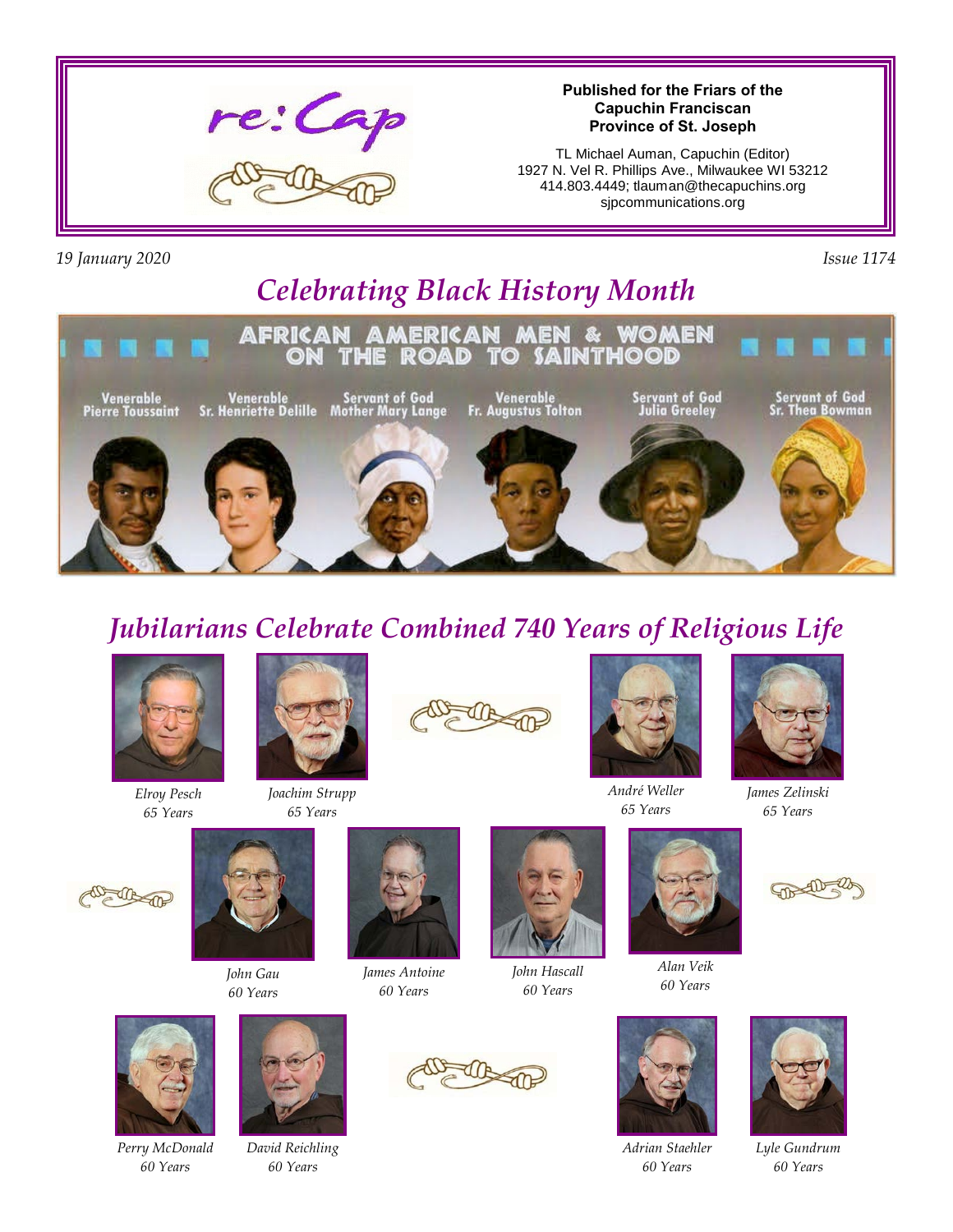## *Capuchin Friar's Artwork His Gift to God — and to Those Who Visit the Solanus Center*



*Michael Gaffney in front of his painting of Solanus Casey*

When a young Michael Gaffney received a book from his sister about St. Francis, he knew wanted to model his life after the Italian saint. "I read about him and I thought, 'This is the guy for me,'" Michael said.

As the resident artist for the Province of St. Joseph, Michael creates artwork for the churches, seminaries, retreat house and retirement homes where Capuchin friars live, serve and pray.

His most-viewed work is likely the altar piece he created for the beatification of Solanus Casey in 2017. The event was held at Ford Field with 60,000 people in attendance. To make the piece, Michael used one of the only color

photographs that exist of Solanus, taken of him during evening prayer.

A year ago, a larger-than-life painting of Solanus Casey was unveiled in the friars' chapel at St. Bonaventure Monastery. The work was rendered on computer by Michael and transferred to canvas. It hangs above the spot where an opening once connected the monastery to the chapel and where Solanus was known to pray and play his violin. Solanus is portrayed praying and holding his breviary.

Tim Hinkle, public relations director for the province, which serves Michigan, Illinois and Wisconsin as well as the Crow and Northern Cheyenne Native American Reservations in Montana, said Michael's artwork is nearly ubiquitous throughout the Capuchin houses in those states.

"I travel throughout the province quite a bit in my role, and wherever I go, there's always artwork from Mike somewhere, and it adds an element of beauty to the houses and communities and parishes," Hinkle said. "There's always a Franciscan spirituality element in his works that ties it all together."



*A sculpture by Mike Gaffney of "Sister Death" embracing St. Francis of Assisi graces the Capuchin cemetery in Mt. Calvary, Wis.*

At age 76, Michael Gaffney is happy to be doing what he loves. "I don't consider myself a grand artist or a great artist, just the artist that God gifted me to be," he said. "I always find myself blessed by God that I could do exactly what I really like to do. How many people get to say that? I get to do it, even at this age, and for as long as I'm still interested."

*[Ed note: The above are excerpts from an article which appeared in the "Detroit Catholic"]*



*Ash Wednesday: 26 February*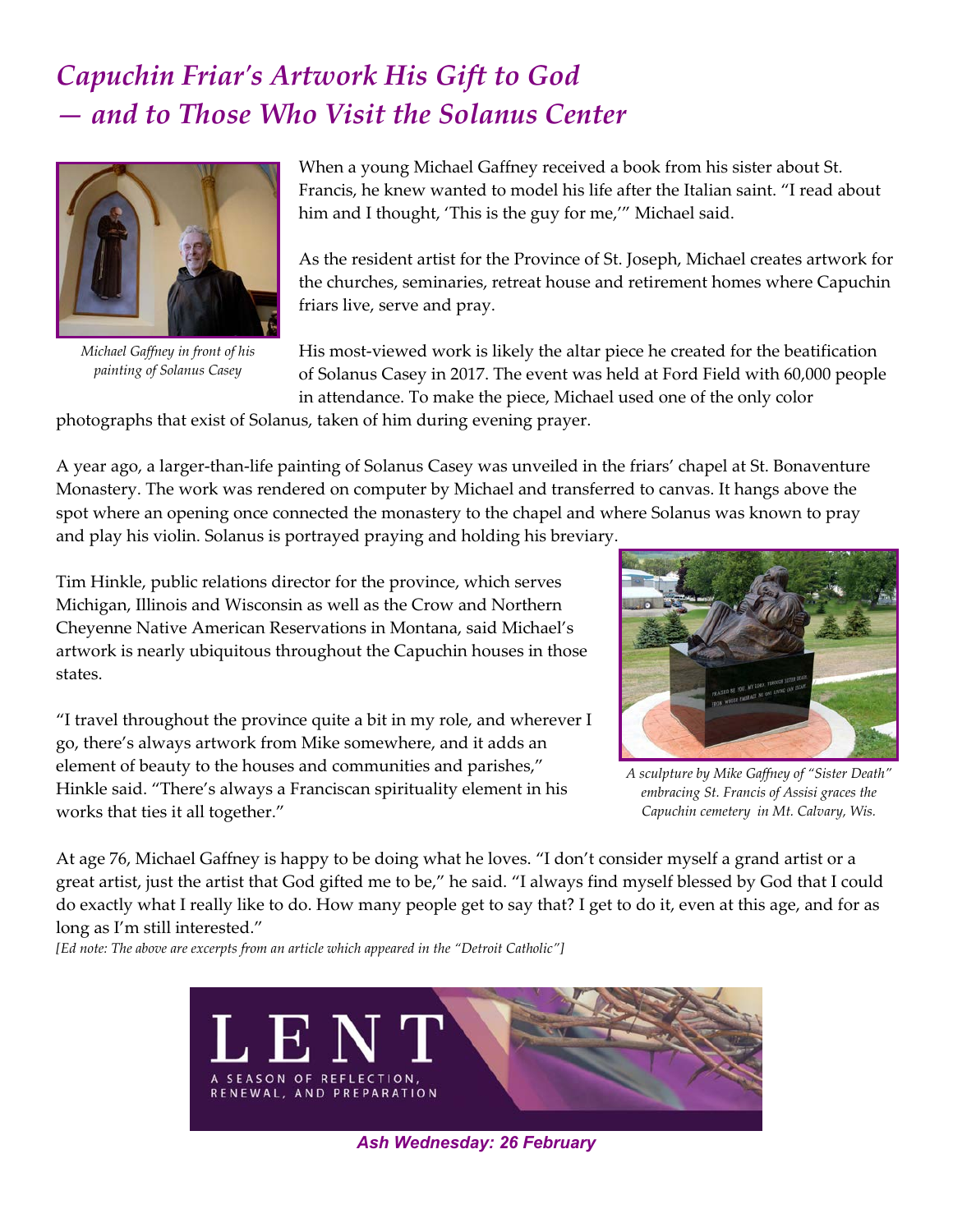#### *We Saw You When You Weren't Watching the Super Bowl*

*Candlemas (A.k.a. Presentation of the Lord) was celebrated on the same day of the Super Bowl. Several friars and friends decided to gather and celebrate Candlemas; although it was announced that the game would be "on" in the TV room.*



#### *...And the Chiefs Won!*

### *"Closing the Inequalities Gap to Achieve Social Justice"*

*The International Day of Social Justice is observed on 20 February world wide. The following is excerpted from the U.N. website.*



"Social justice is an underlying principle for peaceful and prosperous coexistence within and among nations. We uphold the principles of social justice when we promote gender equality, or the rights of indigenous peoples and migrants. We advance social justice when we remove barriers that people face because of gender, age, race, ethnicity, religion, culture or disability."

"One in five workers still lives in moderate or extreme poverty,

geographical disparities impede access to decent work, many workers face stagnant wages, gender inequality prevails and people are not benefitting equally from economic growth. Inequalities between and among countries are weakening social cohesion, preventing people from achieving their full potential and burdening economies. It is time to reduce inequalities globally."

"For the United Nations, the pursuit of social justice for all is at the core of our global mission to promote development and human dignity. The adoption by the International Labor Organization of the Declaration on Social Justice for a Fair Globalization is just one recent example of the UN System's commitment to social justice. The declaration focuses on guaranteeing fair outcomes for all, through employment, social protection, social dialogue, and fundamental principles and rights at work."